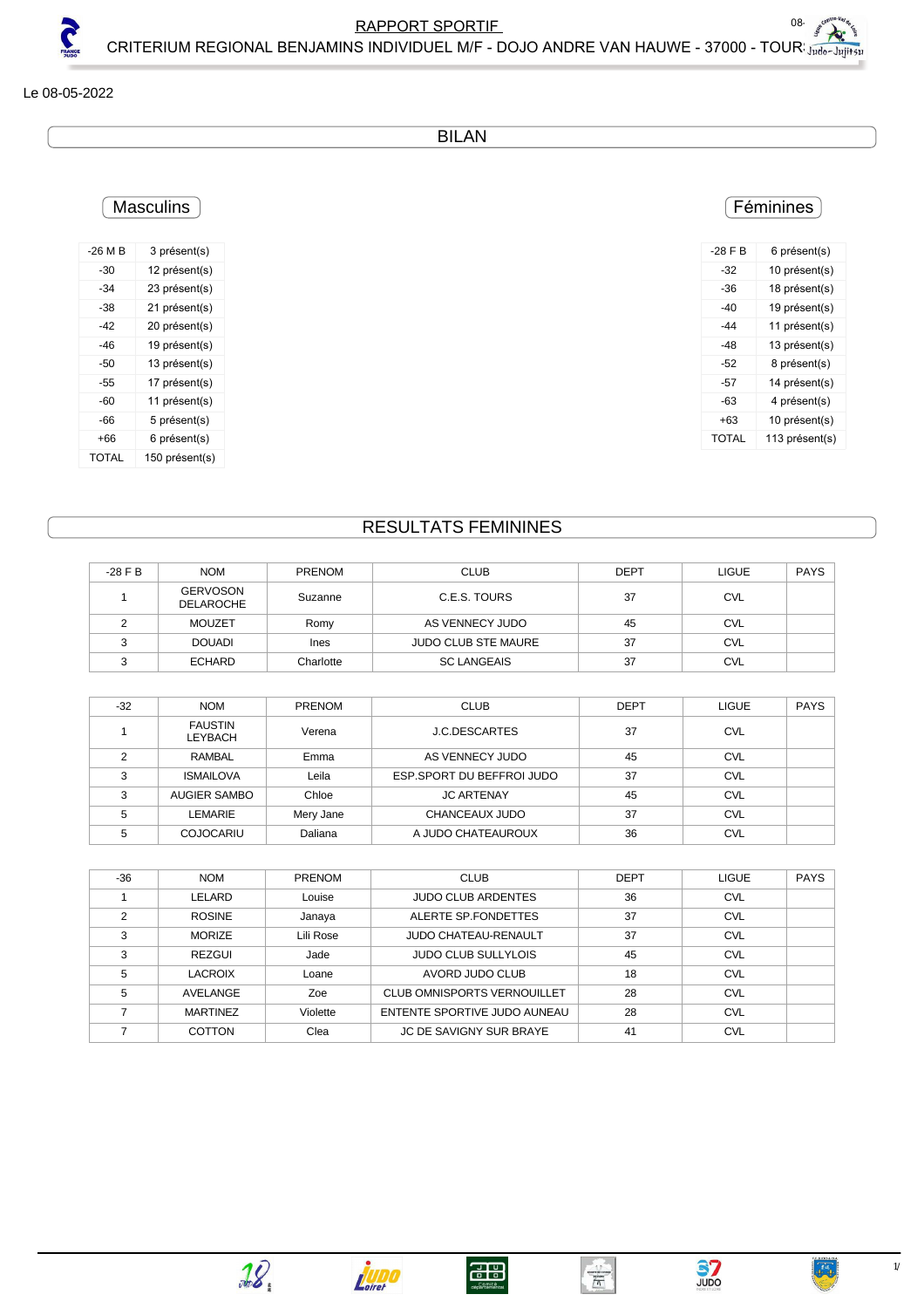

| $-40$ | <b>NOM</b>         | <b>PRENOM</b> | <b>CLUB</b>                    | <b>DEPT</b> | <b>LIGUE</b> | <b>PAYS</b> |
|-------|--------------------|---------------|--------------------------------|-------------|--------------|-------------|
|       | LAURENT            | Marie         | BOURGES JUDO                   | 18          | <b>CVL</b>   |             |
| 2     | LANDRY             | Liza          | JUDO KODOKAN CLUB DU BERRY     | 18          | <b>CVL</b>   |             |
| 3     | <b>TIENNOT</b>     | Manon         | E.S. GATINAISE                 | 45          | <b>CVL</b>   |             |
| 3     | <b>BEKAEV</b>      | Amina         | S.M.O.C. ST JEAN DE BRAYE      | 45          | <b>CVL</b>   |             |
| 5     | <b>PICHARD</b>     | Laura         | <b>JUDO CLUB VALLEE D AVRE</b> | 28          | <b>CVL</b>   |             |
| 5     | <b>TOURNEDOUET</b> | Kaila         | SOURS JUDO CLUB                | 28          | <b>CVL</b>   |             |
|       | <b>BOUDFOUST</b>   | Meryem        | <b>JC ARTENAY</b>              | 45          | <b>CVL</b>   |             |
|       | <b>TOURANCHEAU</b> | Julie         | <b>BOURGES JUDO</b>            | 18          | <b>CVL</b>   |             |

| $-44$ | <b>NOM</b>                   | <b>PRENOM</b> | <b>CLUB</b>                 | <b>DEPT</b> | <b>LIGUE</b> | <b>PAYS</b> |
|-------|------------------------------|---------------|-----------------------------|-------------|--------------|-------------|
|       | <b>TCHA</b>                  | Lina          | <b>JUDO CLUB CHALETTOIS</b> | 45          | <b>CVL</b>   |             |
| 2     | <b>BENYOUCEF ALI</b>         | Kheira        | JUDO CLUB VALLEE D AVRE     | 28          | <b>CVL</b>   |             |
| ົ     | DAHEL                        | Mabella       | ASS JUDO OLIVET             | 45          | <b>CVL</b>   |             |
| 3     | AUZANNEAU                    | Chloe         | A.S.T.CHATEAUNEUF           | 28          | <b>CVL</b>   |             |
| 5     | <b>RENNESSON</b><br>PILLAYRE | Josephine     | <b>BLOIS JUDO</b>           | 41          | <b>CVL</b>   |             |
| 5     | MEITE                        | Ma-Kany       | DOJO BEAUCERON              | 28          | <b>CVL</b>   |             |

| $-48$          | <b>NOM</b>        | <b>PRENOM</b> | <b>CLUB</b>                  | <b>DEPT</b> | <b>LIGUE</b> | <b>PAYS</b> |
|----------------|-------------------|---------------|------------------------------|-------------|--------------|-------------|
|                | <b>DIAW</b>       | Kenza         | J 3 SPORT AMILLY             | 45          | <b>CVL</b>   |             |
| $\mathfrak{p}$ | <b>RODRIGUES</b>  | Alexia        | <b>J3 SPORT AMILLY</b>       | 45          | <b>CVL</b>   |             |
| 3              | <b>GRANVILLE</b>  | Jesly         | STADE LOUPEEN JUDO           | 28          | <b>CVL</b>   |             |
| 3              | <b>KRONENBERG</b> | Sarah         | SAINT MARTIN JUDO CLUB       | 18          | <b>CVL</b>   |             |
| 5              | LANCASTER         | Tilisha Candy | <b>J.C. NOGENT LE ROTROU</b> | 28          | <b>CVL</b>   |             |
| 5              | <b>HARIBOU</b>    | Aliyah        | J C ISSOLDUNOIS              | 36          | <b>CVL</b>   |             |
|                | LAURENT           | Meredith      | CHANCEAUX JUDO               | 37          | <b>CVL</b>   |             |
|                | <b>RAFFENNE</b>   | Lima          | <b>J.C.NOGENT LE ROTROU</b>  | 28          | <b>CVL</b>   |             |

| $-52$ | <b>NOM</b>                         | <b>PRENOM</b> | <b>CLUB</b>                | <b>DEPT</b> | <b>LIGUE</b> | <b>PAYS</b> |
|-------|------------------------------------|---------------|----------------------------|-------------|--------------|-------------|
|       | MAYAUT                             | Hayden        | J 3 SPORT AMILLY           | 45          | <b>CVL</b>   |             |
|       | <b>SELINGANT</b><br><b>BOULARD</b> | Naomie        | <b>JUDO CLUB SULLYLOIS</b> | 45          | <b>CVL</b>   |             |
|       | ANDREETTI                          | Nina          | <b>JUDO CLUB AMBOISE</b>   | 37          | <b>CVL</b>   |             |
|       | REKMADI                            | Sara          | ALLIANCE DE DREUX          | 28          | <b>CVL</b>   |             |

| $-57$ | <b>NOM</b>         | <b>PRENOM</b> | <b>CLUB</b>                              | <b>DEPT</b> | <b>LIGUE</b> | <b>PAYS</b> |
|-------|--------------------|---------------|------------------------------------------|-------------|--------------|-------------|
|       | <b>TORCOL</b>      | Alicia        | J 3 SPORT AMILLY                         | 45          | <b>CVL</b>   |             |
| 2     | <b>DELATTRE</b>    | Charlotte     | <b>CSADN NOUATRE</b>                     | 37          | <b>CVL</b>   |             |
| 3     | <b>BOUREKHIS</b>   | Dounia        | AS GIEN JUDO                             | 45          | <b>CVL</b>   |             |
| 3     | <b>REHOUNI</b>     | Amina         | DOJO BEAUCERON                           | 28          | <b>CVL</b>   |             |
| 5     | <b>CECIRE</b>      | Cassandra     | <b>J.C.NOGENT LE ROTROU</b>              | 28          | <b>CVL</b>   |             |
| 5     | <b>BENKELTOUM</b>  | Marwa         | US.ORLEANS LOIRET JUDO<br><b>JUJITSU</b> | 45          | <b>CVL</b>   |             |
|       | <b>BLOCH LAINE</b> | Latilanna     | <b>JUDO CLUB TOURAINE</b>                | 37          | <b>CVL</b>   |             |
|       | <b>FOURNIER</b>    | Ambre         | <b>JUDO CLUB VATANAIS</b>                | 36          | <b>CVL</b>   |             |

| $-63$ | <b>NOM</b>       | <b>PRENOM</b> | <b>CLUB</b>                 | <b>DEPT</b> | LIGUE      | <b>PAYS</b> |
|-------|------------------|---------------|-----------------------------|-------------|------------|-------------|
|       | <b>GADOIS</b>    | Ilyana        | <b>JUDO CLUB CHALETTOIS</b> | 45          | <b>CVL</b> |             |
|       | <b>CHAUMERON</b> | Inaia         | AS GIEN JUDO                | 45          | <b>CVL</b> |             |
|       | <b>COLAS</b>     | Anna          | <b>J.C.NOGENT LE ROTROU</b> | 28          | <b>CVL</b> |             |
|       | <b>MAUPETIT</b>  | Lola          | E.S.BOURGUEIL               | 37          | <b>CVL</b> |             |





 $\frac{1}{\sqrt{\frac{1}{n}}}$ 



E

 $2/5$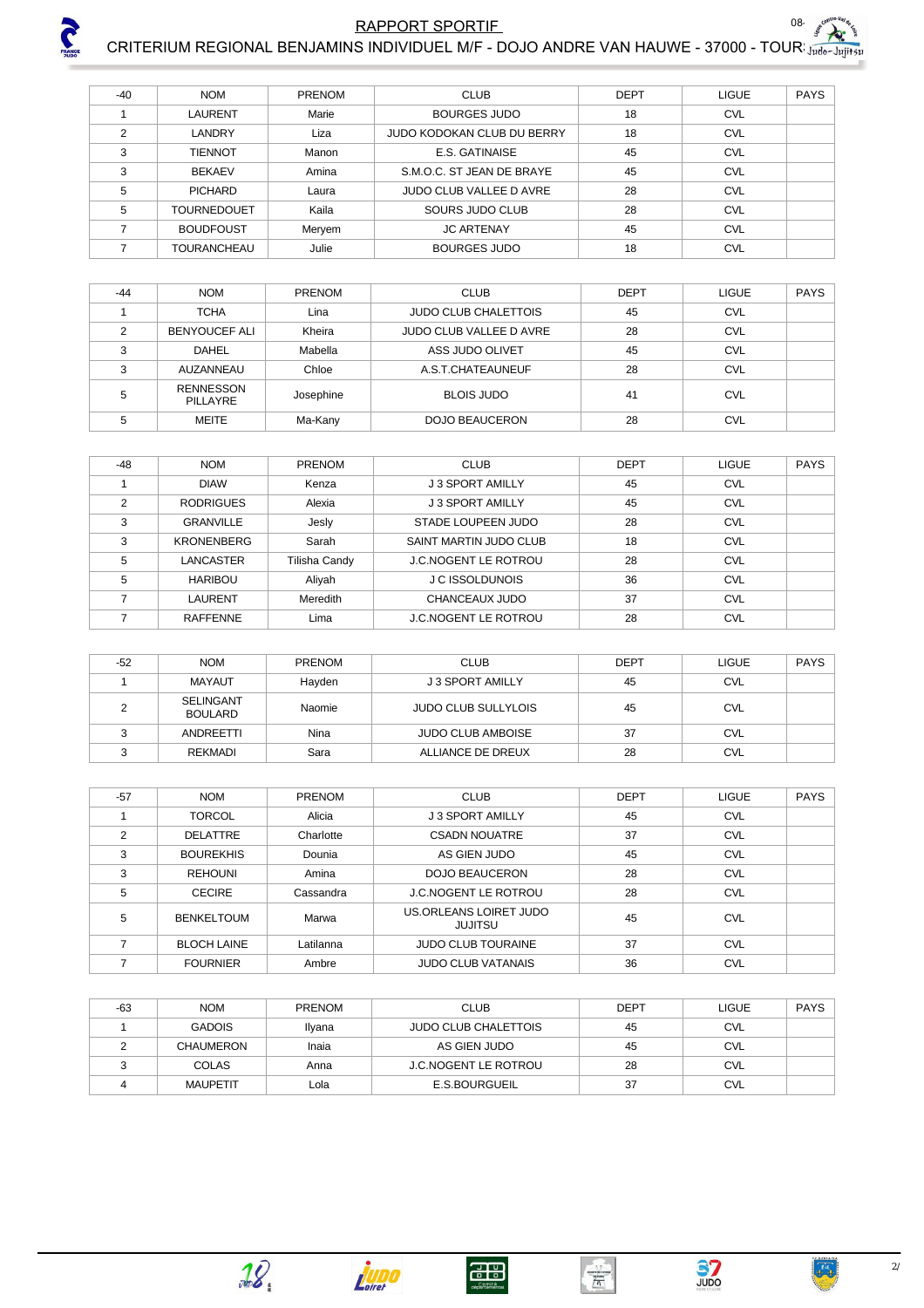

#### 08. 200 1 **RAPPORT SPORTIF** olie CRITERIUM REGIONAL BENJAMINS INDIVIDUEL M/F - DOJO ANDRE VAN HAUWE - 37000 - TOUR: Jude-Jujitsu

| $+63$ | <b>NOM</b>       | <b>PRENOM</b>  | <b>CLUB</b>                              | <b>DEPT</b> | <b>LIGUE</b> | <b>PAYS</b> |
|-------|------------------|----------------|------------------------------------------|-------------|--------------|-------------|
|       | MARINUCCI        | Nelia          | S.M.O.C. ST JEAN DE BRAYE                | 45          | <b>CVL</b>   |             |
| ◠     | LAURENT          | <b>Maelys</b>  | US.ORLEANS LOIRET JUDO<br><b>JUJITSU</b> | 45          | <b>CVL</b>   |             |
| 3     | AZEVEDO          | Ines           | J 3 SPORT AMILLY                         | 45          | <b>CVL</b>   |             |
| 3     | <b>CROES</b>     | Andrea         | ALLIANCE DE DREUX                        | 28          | <b>CVL</b>   |             |
| 5     | <b>MKIDADI</b>   | Shelsea Shelby | ESP.SPORT DU BEFFROI JUDO                | 37          | <b>CVL</b>   |             |
|       | <b>DOMINGUES</b> | Lola           | SAINT MARTIN SPORTS                      | 41          | <b>CVL</b>   |             |

## **RESULTATS MASCULINS**

| $-26$ M B | <b>NOM</b>      | <b>PRENOM</b> | <b>CLUB</b>               | <b>DEPT</b> | LIGUE      | PAYS |
|-----------|-----------------|---------------|---------------------------|-------------|------------|------|
|           | <b>BROSSARD</b> | Hugo          | <b>JUDO CLUB VATANAIS</b> | 36          | <b>CVL</b> |      |
|           | <b>CHESNE</b>   | Matheo        | AS VENNECY JUDO           | 45          | <b>CVL</b> |      |
|           | <b>CARTIER</b>  | Enzo          | <b>JC LEVETOIS</b>        | 18          | CVL        |      |

| $-30$         | <b>NOM</b>                      | PRENOM  | <b>CLUB</b>                    | <b>DEPT</b> | <b>LIGUE</b> | <b>PAYS</b> |
|---------------|---------------------------------|---------|--------------------------------|-------------|--------------|-------------|
|               | <b>BAUGUE</b><br><b>BESNARD</b> | Leo     | <b>JUDO CLUB AMBOISE</b>       | 37          | <b>CVL</b>   |             |
| $\mathcal{P}$ | <b>THABARIN</b>                 | Thomas  | <b>JC ST JEAN DE LA RUELLE</b> | 45          | <b>CVL</b>   |             |
| 3             | <b>HIDOR</b>                    | Rayan   | <b>ES MAINTENON PIERRES</b>    | 28          | <b>CVL</b>   |             |
| 3             | <b>VERNIER</b>                  | Nathan  | JUDO CLUB VALLEE D AVRE        | 28          | <b>CVL</b>   |             |
| 5             | <b>BARBIER</b>                  | Mathias | <b>JUDO CLUB DE METTRAY</b>    | 37          | <b>CVL</b>   |             |
| 5             | <b>CORNU</b><br><b>VINCENT</b>  | Theo    | AS CHECY JUDO                  | 45          | <b>CVL</b>   |             |
|               | DE LAVAU                        | Darian  | <b>JUDO CLUB STE MAURE</b>     | 37          | <b>CVL</b>   |             |
|               | <b>GOYER</b>                    | Charles | <b>JC CASTELMEILLANTAIS</b>    | 18          | <b>CVL</b>   |             |

| $-34$ | <b>NOM</b>                       | PRENOM        | <b>CLUB</b>                  | <b>DEPT</b> | <b>LIGUE</b> | <b>PAYS</b> |
|-------|----------------------------------|---------------|------------------------------|-------------|--------------|-------------|
|       | <b>DEMOUSSIS</b>                 | Noham         | <b>JUDO CLUB CHATEAUNEUF</b> | 45          | <b>CVL</b>   |             |
| C     | <b>POPOT</b>                     | Robin         | <b>JC ARTENAY</b>            | 45          | <b>CVL</b>   |             |
| 3     | <b>JEGO</b>                      | Tom           | <b>BALLAN JUDO CLUB</b>      | 37          | <b>CVL</b>   |             |
| 3     | <b>JIMENEZ</b><br><b>SALINAS</b> | Lizandro      | <b>JUDO CLUB CHALETTOIS</b>  | 45          | <b>CVL</b>   |             |
| 5     | <b>TURPIN</b>                    | Thomas        | BLERE VAL DE CHER JUDO       | 37          | <b>CVL</b>   |             |
| 5     | COME                             | Erwann        | JUDO CLUB VALLEE D AVRE      | 28          | <b>CVL</b>   |             |
|       | <b>MOREAU</b>                    | <b>Mathis</b> | AVENIR SONZAY JUDO           | 37          | <b>CVL</b>   |             |
|       | <b>AUDOUX</b>                    | Gabriel       | <b>JC CASTELMEILLANTAIS</b>  | 18          | <b>CVL</b>   |             |

| $-38$ | <b>NOM</b>      | PRENOM      | <b>CLUB</b>                               | <b>DEPT</b> | LIGUE      | <b>PAYS</b> |
|-------|-----------------|-------------|-------------------------------------------|-------------|------------|-------------|
|       | <b>CHABANOV</b> | Abul Khalim | <b>BLOIS JUDO</b>                         | 41          | <b>CVL</b> |             |
| 2     | CAO             | Johan       | <b>JUDO CLUB FERTESIEN</b>                | 45          | <b>CVL</b> |             |
| 3     | ONDET           | Kelian      | <b>SC LANGEAIS</b>                        | 37          | <b>CVL</b> |             |
| 3     | <b>CHABOCHE</b> | Noel        | C O SOLOGNOT                              | 45          | <b>CVL</b> |             |
| 5     | <b>LOUVES</b>   | Damyan      | <b>CLUB OMNISPORTS VERNOUILLET</b>        | 28          | <b>CVL</b> |             |
| 5     | <b>BODIN</b>    | Killian     | <b>J C ARGENTONNAIS</b>                   | 36          | <b>CVL</b> |             |
|       | <b>HERBERT</b>  | Jules       | <b>JUDO CLUB DE SAVONNIERES</b>           | 37          | <b>CVL</b> |             |
|       | <b>ALLARD</b>   | Milo        | U S ELECTRIQUE AVOINE-<br><b>BEAUMONT</b> | 37          | <b>CVL</b> |             |





 $\begin{tabular}{|c|c|} \hline & \multicolumn{1}{|c|}{\textbf{H} & \multicolumn{1}{|c|}{\textbf{H} & \multicolumn{1}{|c|}{\textbf{H} & \multicolumn{1}{|c|}{\textbf{H} & \multicolumn{1}{|c|}{\textbf{H} & \multicolumn{1}{|c|}{\textbf{H} & \multicolumn{1}{|c|}{\textbf{H} & \multicolumn{1}{|c|}{\textbf{H} & \multicolumn{1}{|c|}{\textbf{H} & \multicolumn{1}{|c|}{\textbf{H} & \multicolumn{1}{|c|}{\textbf{H} & \multicolumn{1$ 

 $\frac{37}{52}$ 

 $3/$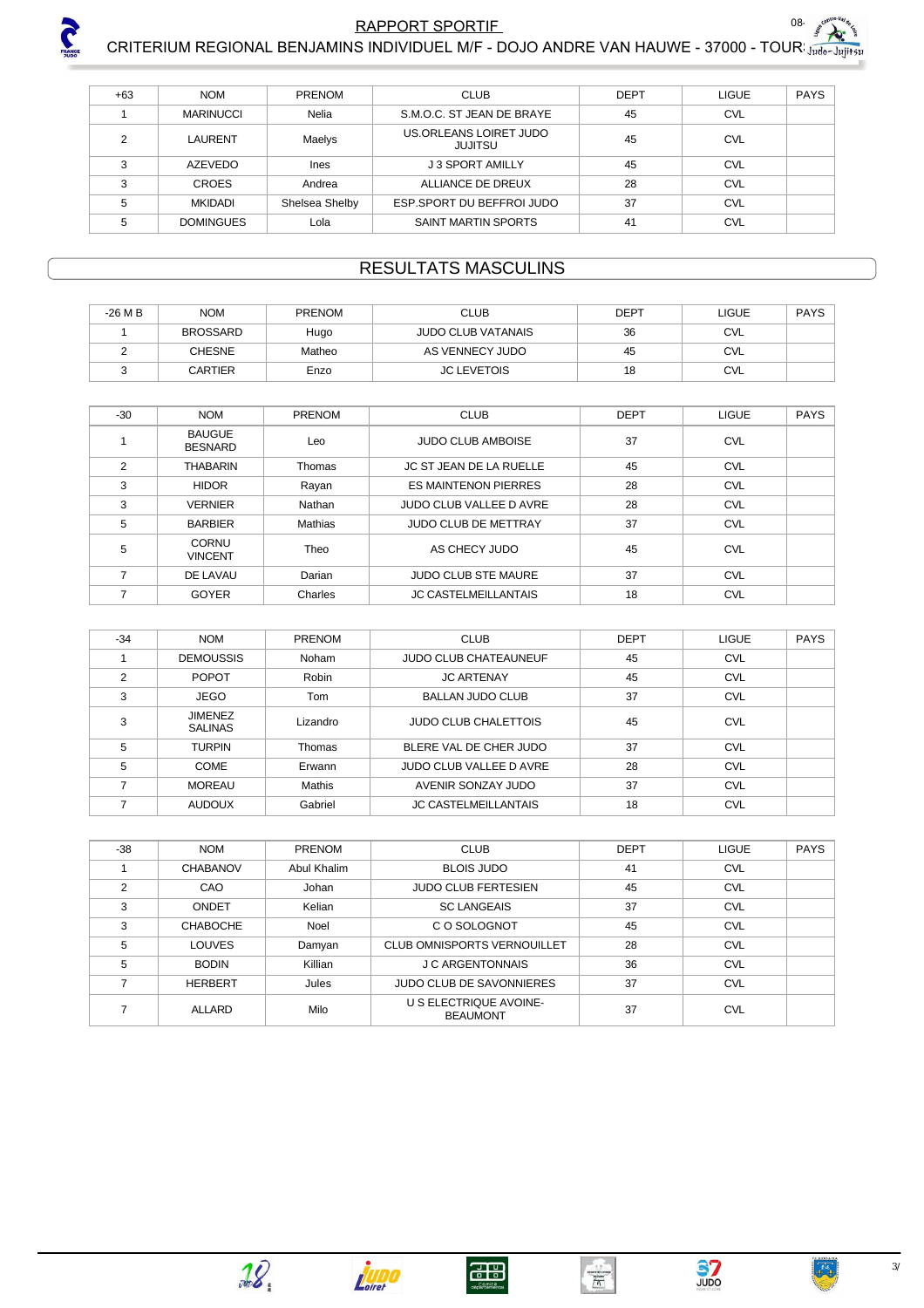

#### 08 500 V **RAPPORT SPORTIF** olie CRITERIUM REGIONAL BENJAMINS INDIVIDUEL M/F - DOJO ANDRE VAN HAUWE - 37000 - TOUR: Judo-Jujitsu

| $-42$          | <b>NOM</b>        | PRENOM    | <b>CLUB</b>                               | <b>DEPT</b> | <b>LIGUE</b> | <b>PAYS</b> |
|----------------|-------------------|-----------|-------------------------------------------|-------------|--------------|-------------|
|                | <b>COMBEMOREL</b> | Mahe      | ENTENTE SPORTIVE JUDO<br>AUNEAU           | 28          | <b>CVL</b>   |             |
| $\overline{2}$ | PELLETIER         | Nolan     | <b>JC ARTENAY</b>                         | 45          | <b>CVL</b>   |             |
| 3              | <b>CHEVALIER</b>  | Mathis    | ASS JUDO OLIVET                           | 45          | <b>CVL</b>   |             |
| 3              | <b>GUERIN</b>     | Nolan     | AS GIEN JUDO                              | 45          | <b>CVL</b>   |             |
| 5              | <b>BELGHELIEM</b> | Boudjemaa | <b>USM SARAN</b>                          | 45          | <b>CVL</b>   |             |
| 5              | KALAMBAYI         | Quentin   | U S ELECTRIQUE AVOINE-<br><b>BEAUMONT</b> | 37          | <b>CVL</b>   |             |
|                | <b>AMEGRISSI</b>  | Sami      | DREUX A.C.JUDO                            | 28          | <b>CVL</b>   |             |
|                | <b>ROBIN</b>      | Matt      | <b>BOURGES JUDO</b>                       | 18          | <b>CVL</b>   |             |

| $-46$ | <b>NOM</b>                   | PRENOM  | <b>CLUB</b>                               | <b>DEPT</b> | LIGUE      | <b>PAYS</b> |
|-------|------------------------------|---------|-------------------------------------------|-------------|------------|-------------|
|       | <b>ROUSSINEAU</b>            | Isaac   | <b>JUDO CLUB TOURAINE</b>                 | 37          | <b>CVL</b> |             |
| 2     | <b>LUCY</b>                  | Adam    | <b>JUDO CLUB TOURAINE</b>                 | 37          | <b>CVL</b> |             |
| 3     | <b>ROYER</b>                 | Leon    | <b>JUDO CLUB AMBOISE</b>                  | 37          | <b>CVL</b> |             |
| 3     | <b>CASTRO LIMA</b><br>COELHO | Wadilas | JC ST JEAN DE LA RUELLE                   | 45          | <b>CVL</b> |             |
| 5     | <b>DAMPIERRE</b>             | Jean    | ASS JUDO OLIVET                           | 45          | <b>CVL</b> |             |
| 5     | <b>LEPRIEUR</b>              | Merwane | E.S. GATINAISE                            | 45          | <b>CVL</b> |             |
|       | <b>CHARRAIS</b>              | Tristan | U S ELECTRIQUE AVOINE-<br><b>BEAUMONT</b> | 37          | <b>CVL</b> |             |
|       | PETARD                       | Lomys   | <b>JUDO CLUB DE SAVONNIERES</b>           | 37          | <b>CVL</b> |             |

| $-50$         | <b>NOM</b>        | <b>PRENOM</b> | <b>CLUB</b>                       | <b>DEPT</b> | <b>LIGUE</b> | <b>PAYS</b> |
|---------------|-------------------|---------------|-----------------------------------|-------------|--------------|-------------|
|               | <b>HUBERT</b>     | Louis         | UNION SPORTIVE D EPUISAY JUDO     | 41          | <b>CVL</b>   |             |
| $\mathcal{P}$ | <b>ZEPHIR</b>     | Alan          | <b>JC ARTENAY</b>                 | 45          | <b>CVL</b>   |             |
| 3             | LANCREROT         | <b>Noe</b>    | US ORLEANS LOIRET JUDO<br>JUJITSU | 45          | <b>CVL</b>   |             |
| 3             | COOLEN            | Celvan        | <b>ES MAINTENON PIERRES</b>       | 28          | <b>CVL</b>   |             |
| 5             | <b>BOUKAKA</b>    | Mathis Enzo   | <b>JUDO CLUB TOURAINE</b>         | 37          | <b>CVL</b>   |             |
| 5             | <b>BERNARD</b>    | Enzo          | ENTENTE SPORTIVE JUDO<br>AUNEAU   | 28          | <b>CVL</b>   |             |
|               | RAGUIN            | Simon         | <b>J.C.DESCARTES</b>              | 37          | <b>CVL</b>   |             |
|               | <b>BEZZEKHAMI</b> | Mohammed      | ESP. SPORT DU BEFFROI JUDO        | 37          | <b>CVL</b>   |             |

| $-55$ | <b>NOM</b>          | <b>PRENOM</b> | <b>CLUB</b>                | <b>DEPT</b> | <b>LIGUE</b> | <b>PAYS</b> |
|-------|---------------------|---------------|----------------------------|-------------|--------------|-------------|
|       | <b>BOUTAHAR</b>     | Marwan        | J 3 SPORT AMILLY           | 45          | <b>CVL</b>   |             |
| っ     | <b>BARRE</b>        | lanyss        | JC DUNOIS CHATEAUDUN       | 28          | <b>CVL</b>   |             |
| 3     | <b>CHABOURINE</b>   | Loan          | <b>JUDO CLUB LOURY</b>     | 45          | <b>CVL</b>   |             |
| 3     | <b>FERMIGIER</b>    | Lucas         | JUDO CLUB VALLEE D AVRE    | 28          | <b>CVL</b>   |             |
| 5     | <b>GERMOND</b>      | Gonzague      | <b>JUDO CLUB SULLYLOIS</b> | 45          | <b>CVL</b>   |             |
| 5     | VANHILLE            | Esteban       | <b>JC MEROIS</b>           | 41          | <b>CVL</b>   |             |
|       | <b>FOKOUA TAKOU</b> | Yaron Daryl   | A.S.T.CHATEAUNEUF          | 28          | <b>CVL</b>   |             |
|       | <b>JOURDAN</b>      | Joseph        | <b>JUDO CLUB GALLARDON</b> | 28          | <b>CVL</b>   |             |

| $-60$  | <b>NOM</b>       | <b>PRENOM</b> | <b>CLUB</b>                 | <b>DEPT</b> | <b>LIGUE</b> | PAYS |
|--------|------------------|---------------|-----------------------------|-------------|--------------|------|
|        | <b>METHIVIER</b> | Mael          | <b>JUDO CLUB SULLYLOIS</b>  | 45          | <b>CVL</b>   |      |
|        | <b>CHARTON</b>   | Paul          | J C ISSOLDUNOIS             | 36          | <b>CVL</b>   |      |
| ◠      | ZOLANA           | Timeo         | A.S.MONTS JUDO JUJITSU      | 37          | <b>CVL</b>   |      |
| $\sim$ | <b>REGIBIER</b>  | Marceau       | J C ISSOLDUNOIS             | 36          | <b>CVL</b>   |      |
|        | <b>CROCHET</b>   | Karel         | C.E.S. TOURS                | 37          | <b>CVL</b>   |      |
|        | LAY              | Arnaud        | <b>JUDO CLUB ECUEILLOIS</b> | 36          | <b>CVL</b>   |      |

| $-66$ | <b>NOM</b>       | <b>PRENOM</b>   | <b>CLUB</b>                 | <b>DEPT</b> | <b>LIGUE</b> | <b>PAYS</b> |
|-------|------------------|-----------------|-----------------------------|-------------|--------------|-------------|
|       | <b>OTTO</b>      | Evan            | UNION SPORT VERNOU          | 37          | <b>CVL</b>   |             |
|       | <b>RIFFIAULT</b> | <b>Baptiste</b> | BOURGES JUDO                | 18          | <b>CVL</b>   |             |
| ◠     | <b>LOUPET</b>    | Nathan          | DOJO BEAUCERON              | 28          | <b>CVL</b>   |             |
|       | LEBOUTEUX        | Evan            | <b>JUDO CLUB THIRONNAIS</b> | 28          | <b>CVL</b>   |             |
|       | <b>CHOUAF</b>    | Elias           | J 3 SPORT AMILLY            | 45          | <b>CVL</b>   |             |









西

 $\frac{37}{52}$